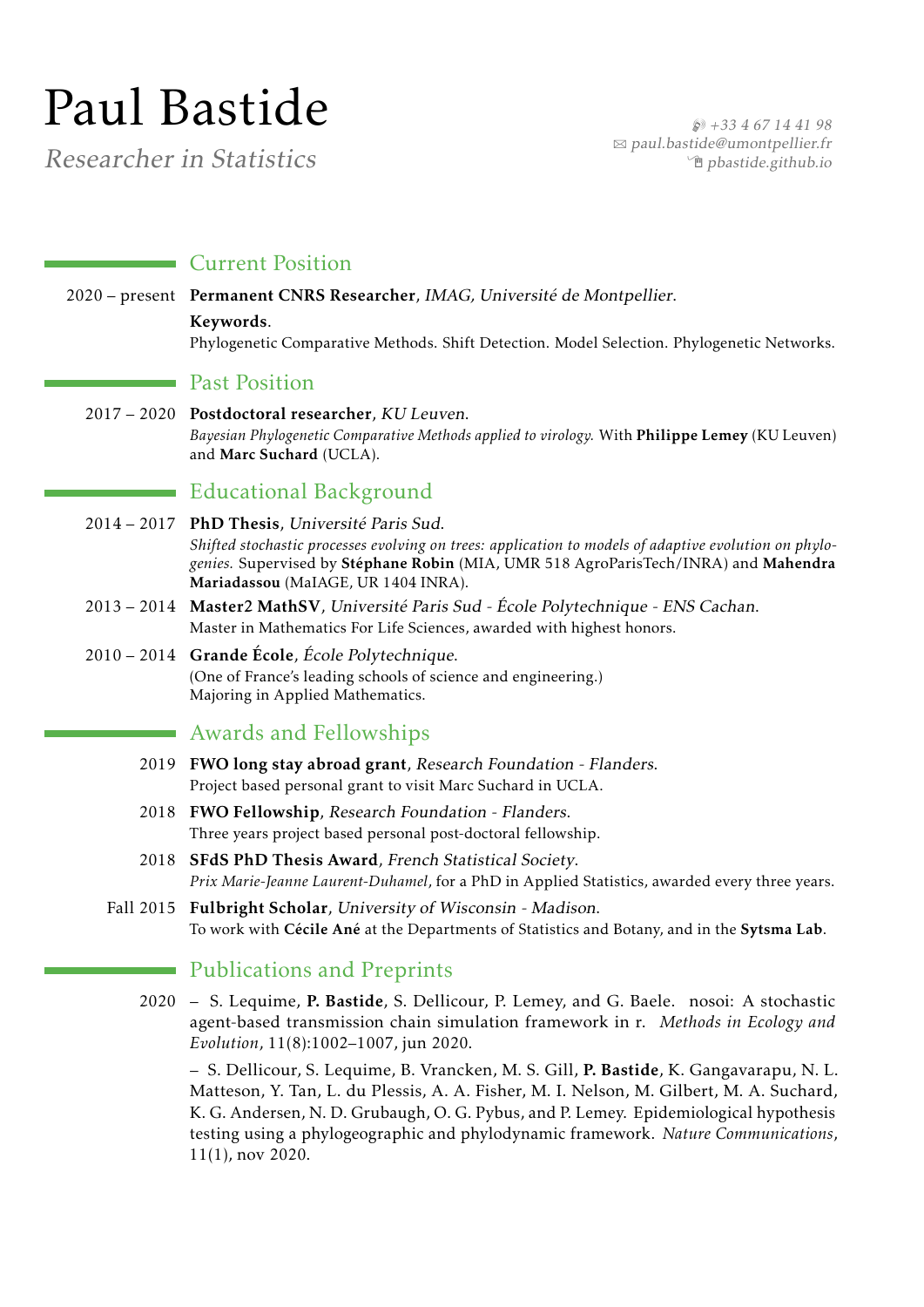– P. Bastide, L. S. T. Ho, G. Baele, P. Lemey, and M. A. Suchard. Efficient Bayesian Inference of General Gaussian Models on Large Phylogenetic Trees. *Annals of Applied Statistics (in press)*, 2020, 2003.10336.

– G. Baele, M. S. Gill, P. Bastide, P. Lemey, and M. A. Suchard. Markov-modulated continuous-time markov chains to identify site- and branch-specific evolutionary variation in BEAST. *Systematic Biology*, may 2020.

- 2019 Z. Zhang, A. Nishimura, P. Bastide, X. Ji, R. P. Payne, P. Goulder, P. Lemey, and M. A. Suchard. Large-scale inference of correlation among mixed-type biological traits with phylogenetic multivariate probit models. *arXiv*, dec 2019, 1912.09185.
- 2018 P. Bastide, C. Solís-Lemus, R. Kriebel, K. W. Sparks, and C. Ané. Phylogenetic comparative methods on phylogenetic networks with reticulations. *Systematic Biology*, 67(5):800–820, apr 2018.

– P. Bastide, C. Ané, S. Robin, and M. Mariadassou. Inference of Adaptive Shifts for Multivariate Correlated Traits. *Systematic Biology*, 67(4):662–680, jul 2018.

– L. Aristide, P. Bastide, S. F. dos Reis, T. M. Pires dos Santos, R. T. Lopes, and S. I. Perez. Multiple factors behind early diversification of skull morphology in the continental radiation of New World monkeys. *Evolution*, 72(12):2697–2711, dec 2018.

2017 – C. Solís-Lemus, P. Bastide, and C. Ané. PhyloNetworks: A Package for Phylogenetic Networks. *Molecular Biology and Evolution*, 34(12):3292–3298, dec 2017.

– P. Bastide, M. Mariadassou, and S. Robin. Detection of adaptive shifts on phylogenies by using shifted stochastic processes on a tree. *Journal of the Royal Statistical Society: Series B (Statistical Methodology)*, 79(4):1067–1093, sep 2017, 1508.00225.

– P. Bastide. *Shifted stochastic processes evolving on trees: application to models of adaptive evolution on phylogenies.* Phd thesis, Université Paris-Saclay, oct 2017.

2014 – P. Bastide and T. David. Discours de réception d'Édouard Estaunié à l'Académie française : définitions croisées de la persona d'un académicien scientifique. *Épistémocritique*, 14(Greffes), 2014.

#### Softwares

- PhylogeneticEM (Main Author) An R package for automatic shift detection on phylogenies. Available on the CRAN and on GitHub.
- PhyloNetworks (Contributor) A julia package for statistical inference, data manipulation and visualization of phylogenetic networks. Available on GitHub.
	- BEAST (Contributor) A java cross-platform program for Bayesian analysis of molecular sequences and continuous traits using MCMC.
		- nosoi (Contributor) An R package for flexible agent-based stochastic transmission chain/epidemic simulation

## Talks and Posters in Conferences

- 29/07/2019 JSM 2019, Joint Statistical Meeting, Denver, contributed speed talk.
- 05/06/2019 JdS 2019, 51èmes Journées de Statistique de la SFdS, Nancy, contributed talk.
- 21/08/2018 Evolution 2018, Joint Congress on Evolutionary Biology, Montpellier, contributed talk.
- 30/05/2018 JdS 2018, 50ème Journées de Statistiques de la SFdS, Saclay, invited speaker for the Prix Marie-Jeanne Laurent-Duhamel.
- 13/06/2017 MCEB 2017, Mathematical and Computation Evolutionary Biology, Porquerolles, poster.
- 30/05/2017 JdS 2017, 49èmes Journées de Statistique de la SFdS, Avignon, contributed talk.
- 28/06/2016 JOBIM 2016, Journées Ouvertes en Biologie, Informatique et Mathématiques, Lyon, contributed talk.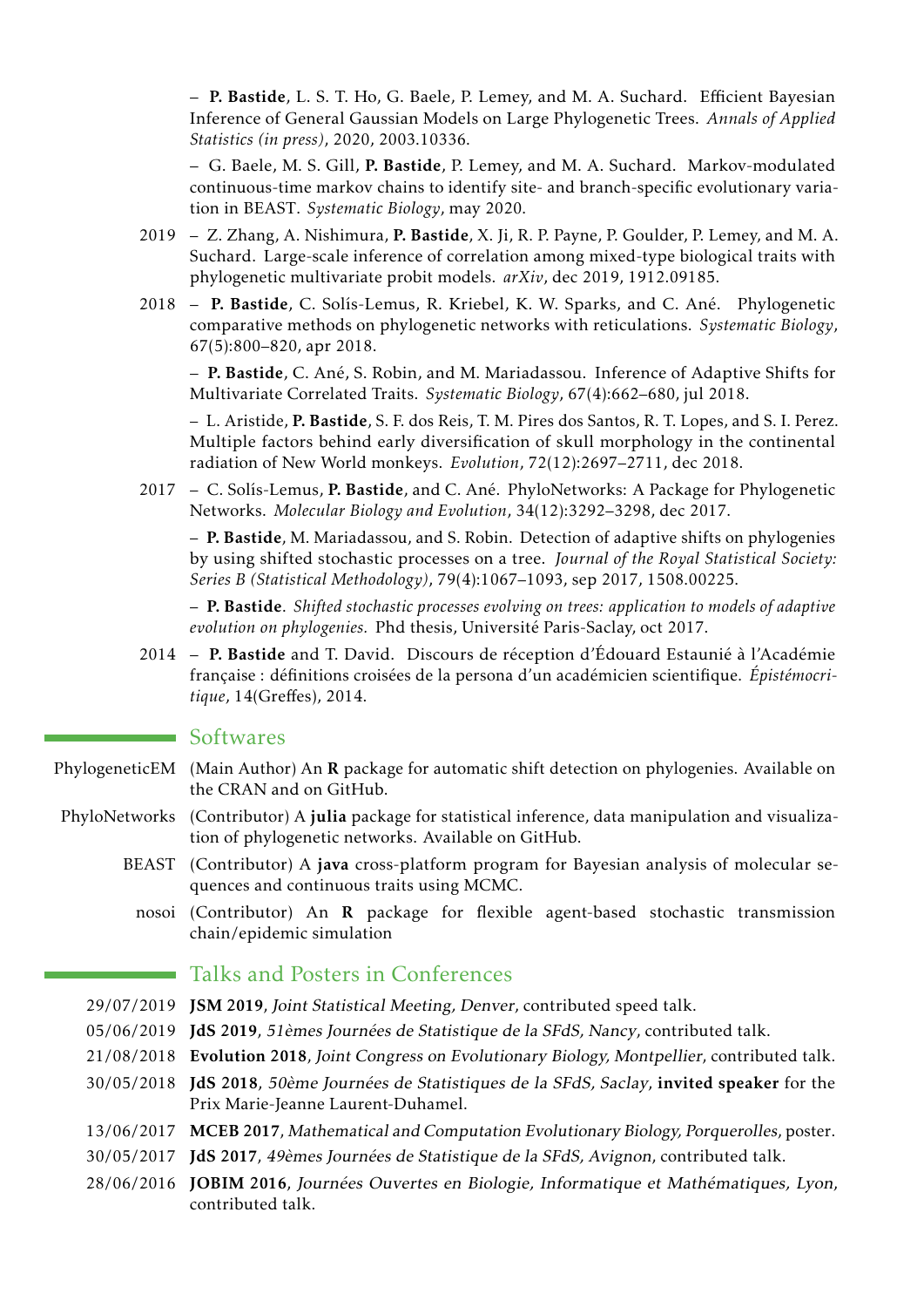- 19/04/2016 JPS 2016, Jeunes Probabilistes et Statisticiens, École de Physique des Houches, talk.
- 22/06/2015 MCEB 2015, Porquerolles, poster.
- 02/06/2015 JdS 2015, 47èmes Journées de Statistique de la SFdS, Lille, contributed talk.

#### **Seminars and Workshops**

- 12/10/2020 IMAG Statistics Seminar, Montpellier.
- 25/02/2020 LPSM Statistics seminar, Paris Diderot.
- 25/10/2019 TSU Statistics seminar, Texas State University.
- 25/04/2019 IMO Statistics seminar, Orsay.
- 21/01/2019 MaIAGE Statistics Seminar, Jouy-en-Josas.
- 19/10/2018 LBBE Statistics Seminar, Lyon.
- 28/09/2018 LaMME Statistics Seminar, Évry.
- 27/09/2018 LJK Probability & Statistics Seminar, Grenoble.
- 15/02/2018 Meeting of the group "Modélisation Mathématique et Biodiversité", Institut de Mathématique d'Orsay.
- 20/11/2017 Joint Seminar: "Mathématiques, Évolution, Biologie" and Statistics, Institut de Mathématiques de Marseilles.
- 08/11/2017 Bioinformatic Seminar (BIG), KU Leuven.
- 23/02/2017 Bioinformatics Team Meeting, INRA, Jouy-en-Josas.
- 14/11/2016 StatInfOmics Team Meeting, MaIAGE, Jouy-en-Josas.
- 04/10/2016 Journées des maths-info de l'INRA, Mallemort.
- 27/06/2016 AgroParisTech Statistics Seminar, Paris.
- 23/06/2016 Université Paris Sud Statistics Seminar (PhD Session), Orsay.
- 09/06/2016 Université Paris Descartes PhD Seminar, Paris.
- 18/05/2016 EDMH PhD Seminar, Paris.
- 11/04/2016 SupAgro Statistics Seminar, Montpellier.
- 10/02/2016 Sauquet Lab Botany Seminar, Université Paris Sud Orsay.
- 19/11/2015 Sytsma Lab Botany Seminar, University of Wisconsin Madison.
- 18/11/2015 University of Wisconsin Statistics Seminar, Madison.
- 22/07/2015 Morlon Lab Evolution Seminar, IBENS, Paris.
- 23/06/2015 SSB Statistics Seminar, Jouy-en-Josas.
- 16/02/2015 MaAIGE Internal Seminar, Jouy-en-Josas.

## **Teaching**

- 2018 Teaching Assistant, KU Leuven, in English and Dutch. Applied Biostatistics. Master level, Biomedical sciences.
- Introduction to Biostatistics. Bachelor level, Biomedical sciences.

2014 – 2017 Teaching Assistant, Université Paris Sud, in French.

Introduction to Mathematical Modeling. Bachelor level, Applied Mathematics (L3). [Springs 2015/16/17]

Introduction to Statistics. Bachelor level, Biology (L2). [Fall 2016]

Mathematics for Biology. Bachelor level, Biology (L1). [Fall 2016]

- Measure Theory and Probabilities. Bachelor level, Mathematics (L3). [Spring 2016]
- Introduction to Statistics. Bachelor level, Biology (L3). [Fall 2014]